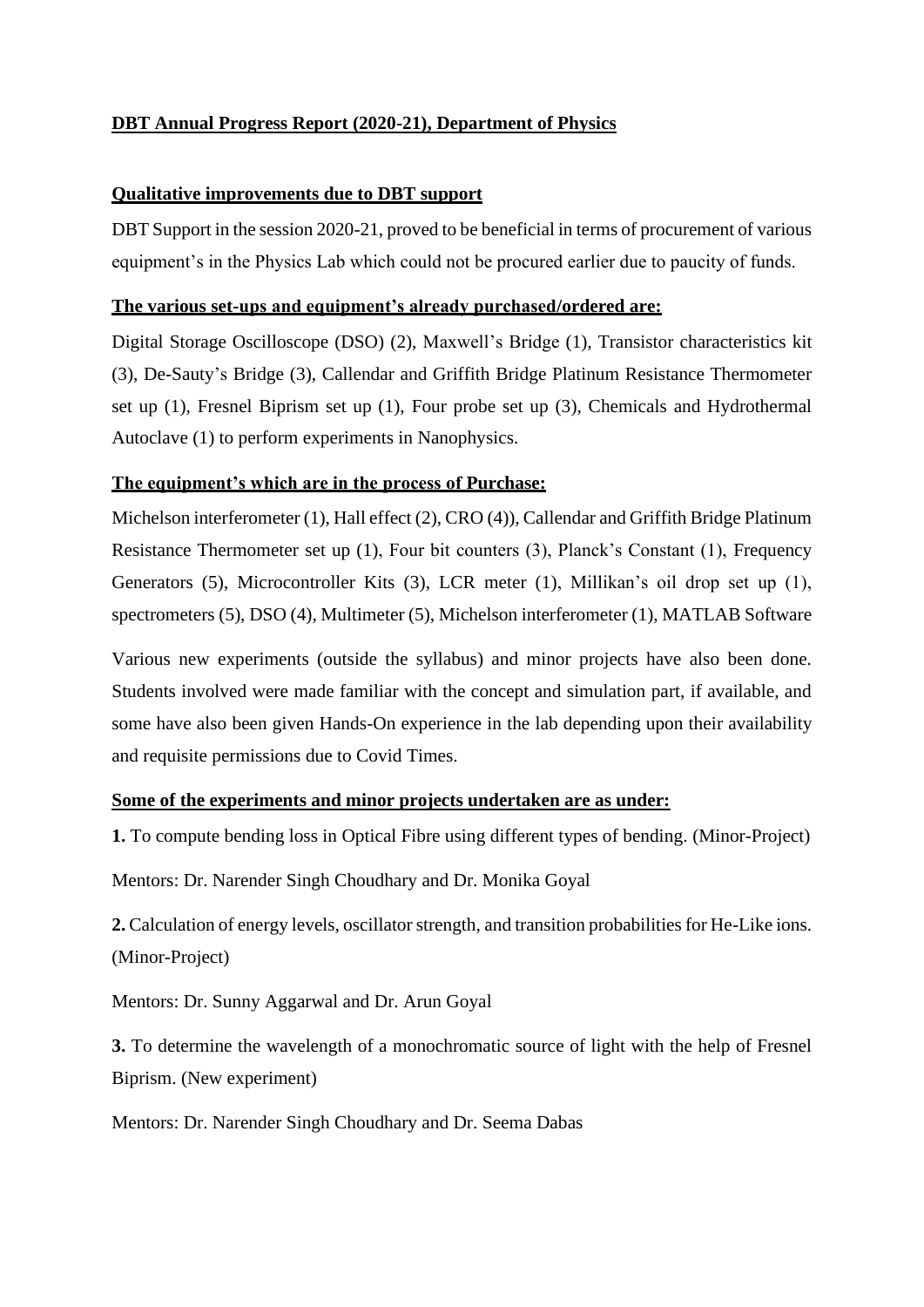**4.** Synthesis and electrochemical properties of nickel-manganese sulphur for super capacitor application. (Minor-Project)

Mentor: Ms Pooja Devi

**5.** To determine the temperature-coefficient of Resistance for Platinum using Platinum Resistance Thermometer and Callender and Griffith Bridge. (New Experiment)

Mentors: Dr. Monika Goyal and Mr. Pradeep Sharma

# • **Details of experiments with proofs are provided in the end.**

### **Novel Aspect introduced during the scheme implementation**

1. Since Physical attendance of students in the lab was not possible during the session 2020- 21, stress was laid upon giving as much exposure to simulation of new experiments and projects as possible to the students. They were encouraged to write their own projects and make their circuits online using vlabs.

2. A National Workshop was organized online to give the glimpses of some concepts in Information technology and climate change science to students and faculty to understand physics in blended mode. The topics like

*New Age Computing with demonstration using CloudSim Simulator*

*Cyber security as a tool for Digital Edge in Covid Times*

*Trends and Challenges in climate change science*

were covered.

# **Lessons learnt / difficulties faced/suggestions if any, in implementation of the programme and utilization of DBT grant.**

The session 2020-21 was conducted largely on virtual mode so many new teaching and learning online tools were introduced to both faculty and students. Discussions were a lot easier when held online as outstation students could participate more. Since the very idea of the DBT scheme is to give hands-on experience to the students and faculty of various experimental set ups in the lab, that way the whole experience of the scheme was missed. However, we tried to procure set ups keeping interdisciplinary approach in mind for students in all science streams in the college till the time they can actually get hands on experience in the lab.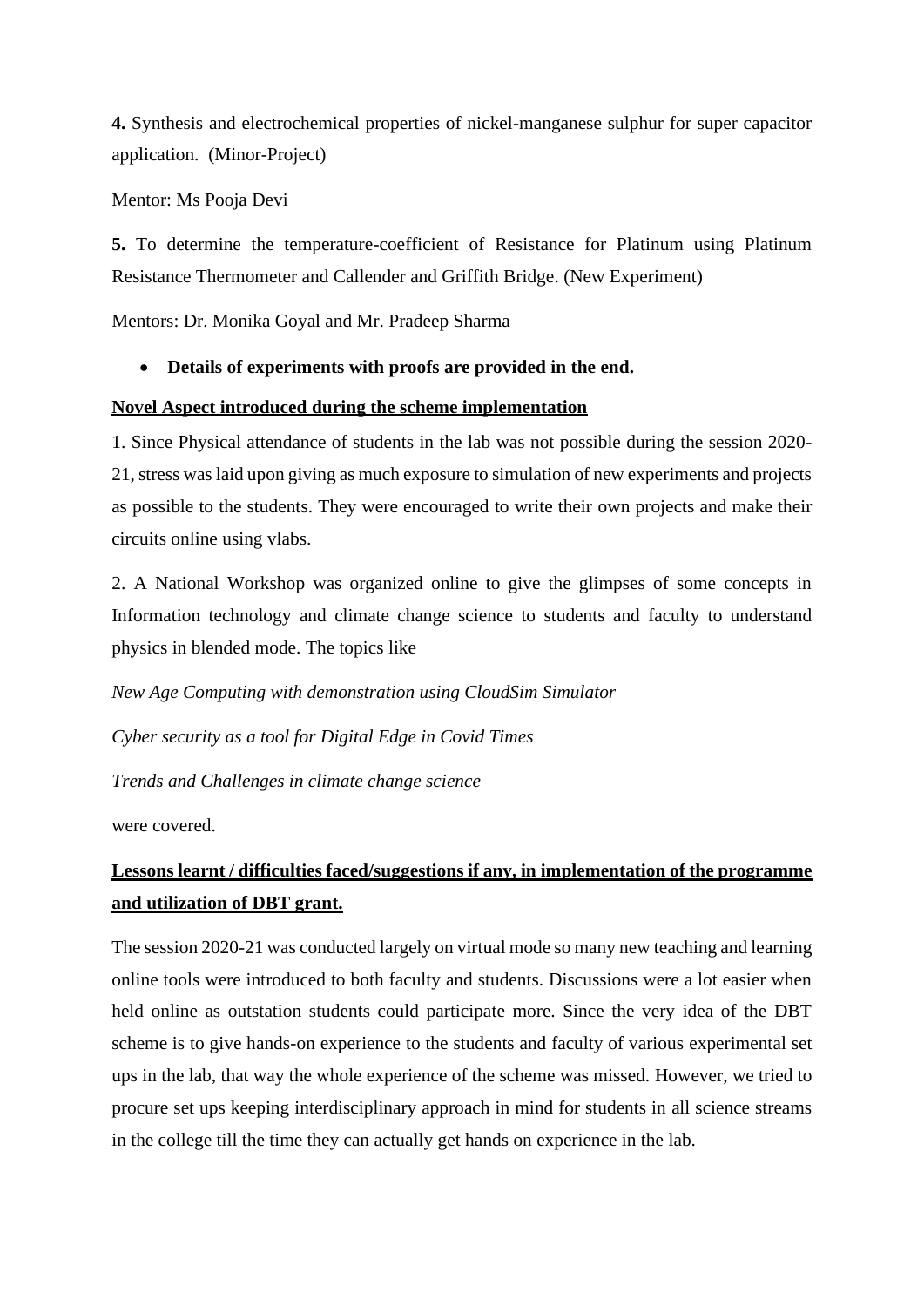The only suggestion I would like to give regarding the implementation of scheme is to provide a bigger window for the utilization of funds in these circumstances. Most of the time, need of various instruments or keeping lecture/session on a particular topic (both for teaching and nonteaching and students as well) arises when work is practically performed in the lab.

| S.No | Indicators                    | Pre-Support              | During/After     | Remarks         |
|------|-------------------------------|--------------------------|------------------|-----------------|
|      |                               |                          | Support          |                 |
| 1.   | No of hands-on experiment     |                          |                  |                 |
|      | being conducted               |                          |                  |                 |
| 2.   | of new<br>No.<br>experiments  | $\overline{a}$           | $\overline{2}$   | Process<br>of   |
|      | introduced                    |                          |                  | procurement     |
|      |                               |                          |                  | of<br>new       |
|      |                               |                          |                  | experimental    |
|      |                               |                          |                  | set ups is on.  |
| 3.   | Publications/Patents, if any  | $\overline{a}$           | $\overline{a}$   | $\overline{a}$  |
| 4.   | Training Received by faculty  | $\overline{a}$           |                  |                 |
| 5.   | Exhibitions/seminars/training |                          | Online           | Details         |
|      | courses conducted             |                          | Workshop for     | provided in the |
|      |                               |                          | students<br>and  | end.            |
|      |                               |                          | teachers.        |                 |
| 6.   | Books/Journals<br>subscribed  | $\overline{\phantom{a}}$ |                  |                 |
|      | from grants                   |                          |                  |                 |
| 7.   | Outreach Activities (Popular  |                          | Innovation       | Details         |
|      | Lectures)                     |                          | activities-      | Provided.       |
|      |                               |                          | based lecture    |                 |
|      |                               |                          | for all students |                 |
| 8.   | Colleges mentored to apply    |                          |                  |                 |
|      | for DBT star college grants   |                          |                  |                 |
| 9.   | <b>Invited Lectures</b>       |                          |                  |                 |

# **Key performance indicators**

# **Self-evaluation**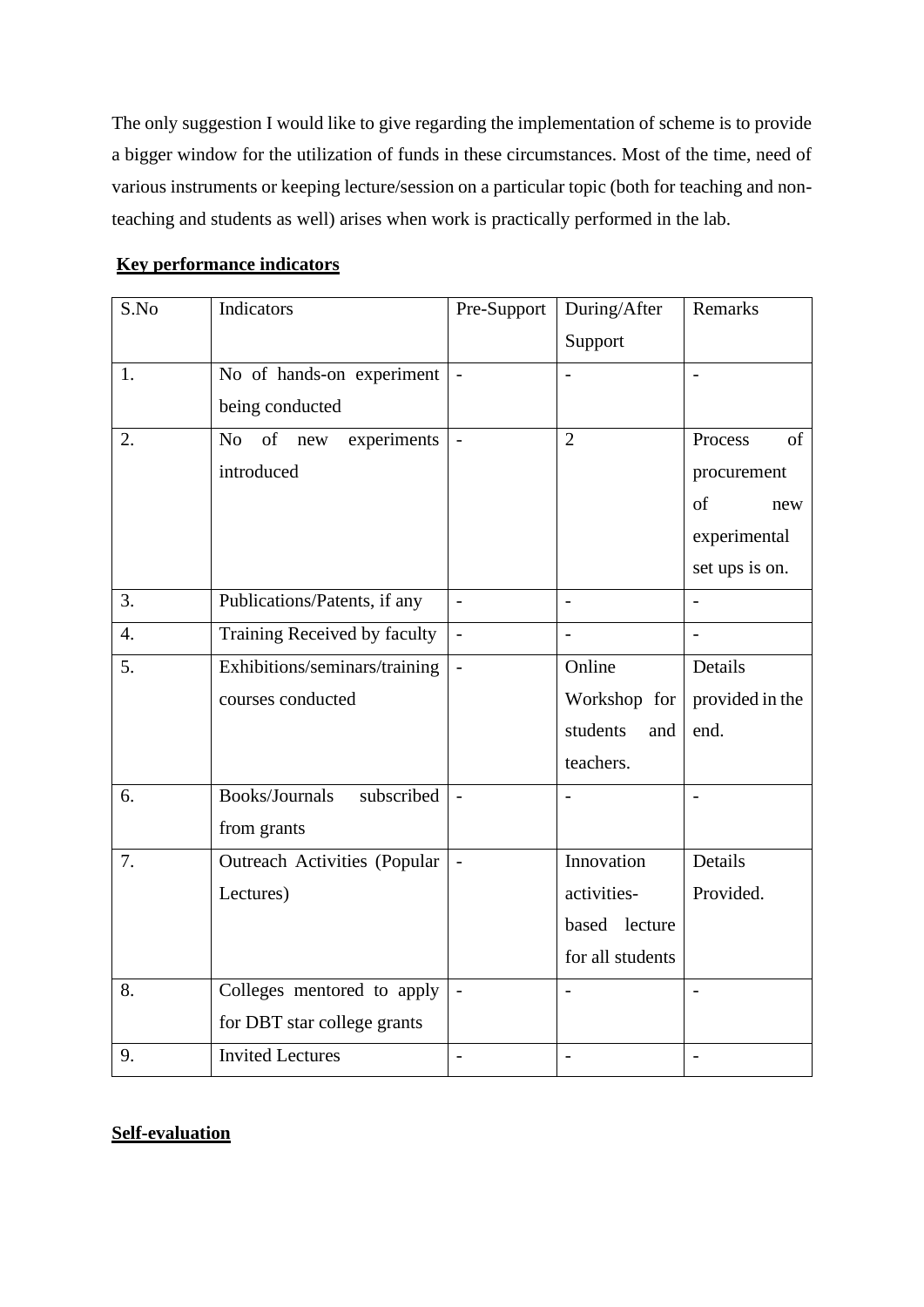50% Objective achieved as no hands-on experience could be given to the students in the current session. No Physical Workshops could be organized by the Physics Department for the students and Non-Teaching Staff due to Pandemic.

#### **Proofs of Workshops and Popular Lecture**

1. A week-long National Workshop on the topic "*Emerging Trends in Science and Technology: Issues in these Unprecedented Times*" was organized by SLC, under the aegis of DBT star college scheme and in collaboration with IQAC, SLC. This workshop was very successfully organized virtually on zoom platform under the able leadership of our Principal, Prof. Rabi Narayan Kar from 4<sup>th</sup> Aug till 8<sup>th</sup> Aug, 2020. The inaugural ceremony on 4<sup>th</sup> Aug, 2020 saw the benign presence of **Prof. Gurmeet Singh, honorable Vice Chancellor, Pondicherry University** who through his motivating address inspired the audience to do their bit in achieving the goal of self-reliant India and showed immense confidence in us to pull off the workshop successfully. The audience of over 200 comprised of both faculty and students from all over India. The next five days saw a bouquet of eminent resource persons from diverse fields of expertise pertaining to science and technology. These include bio technology, climate change science, cloud computing, cyber security, application of Artificial Intelligence in health sector and more. A few prominent names included **Dr. Nisha Mendiratta (Advisor/Scientist G & Associate Head, SPLICE DST, GoI), Prof. Debasis Dash (Chief Scientist, CSIR-IGIB), Dr. Charru**  Malhotra (Coordinator, centre of e-Governance, IIPA) and others. The valedictory function on 8<sup>th</sup> Aug, 2020, saw the kind presence of **Prof. Manoj Kumar Dhar, honorable Vice Chancellor, University of Jammu,** who blessed us with his encouraging words. He was full of appreciation for our efforts and impressed upon the need of more meaningful research and innovations in our country. He urged the youth to come up with innovative ideas which could lead us to our aim of ATMA-NIRBHAR BHARAT as any country's progress is defined in terms of the progress made in Science and Technology sector. The workshop ended with encouraging remarks from our Principal Sir and Vote of thanks from the coordinators.

#### Feedback

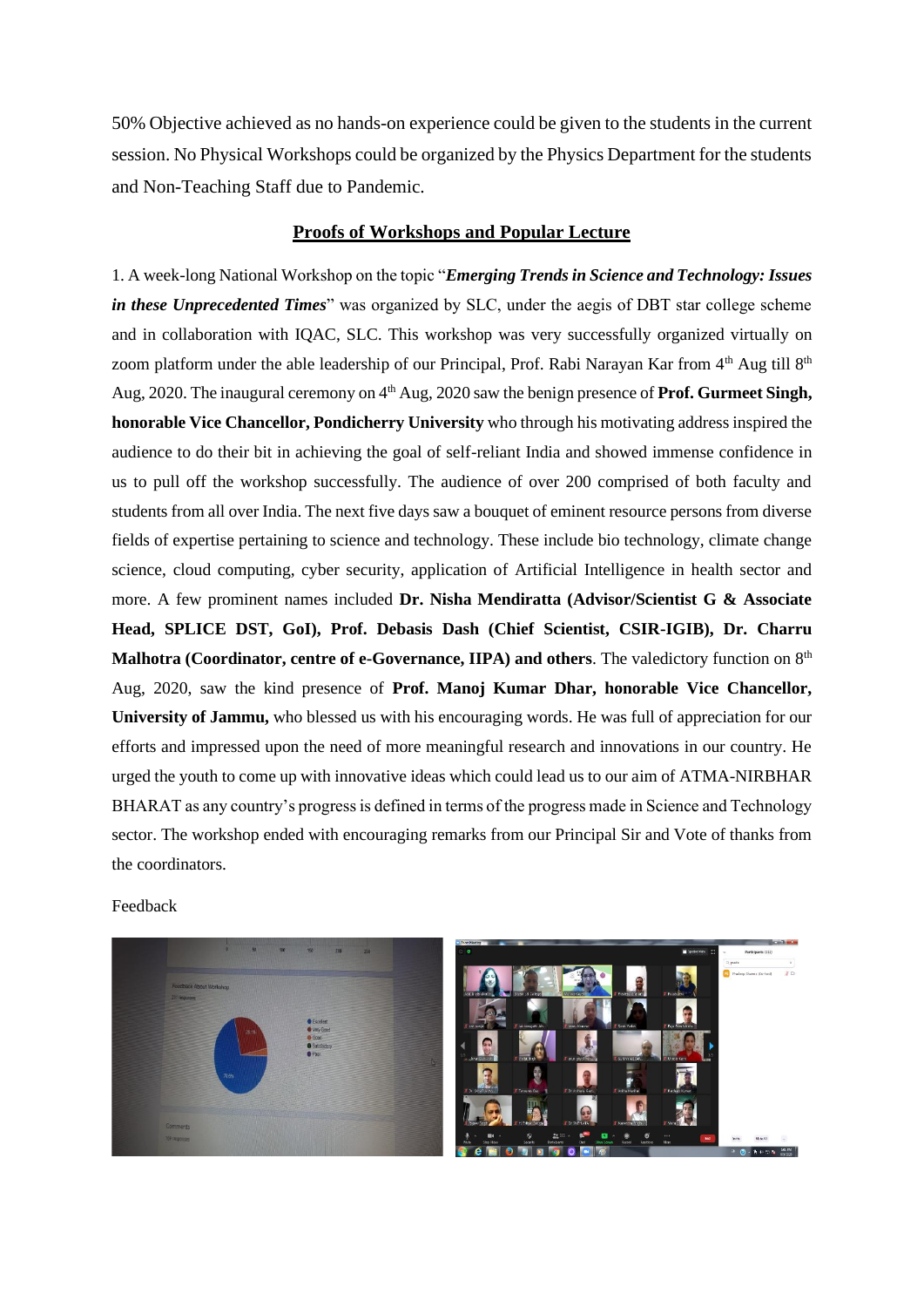2. Institution's Innovation Council (IIC), Shyam Lal College, University of Delhi, in collaboration with IQAC, organized a session on National Innovation and Start-up Policy for the student with the agenda of *"Emphasizing on Innovation & Entrepreneurship in Higher Education Insititutions"* The orientation session was conducted on Saturday, 30<sup>th</sup> January, 2021 on the virtual platform Zoom. The eminent speaker for the session was **Prof. Bibhu Biswal, co-coordinator DUCIC and Professor in Physics.** The objective of this Orientation Session was to validate the product / business idea's potential and skills required by the start-ups and students to channelize those ideas into fruitful endeavours. The ideas discussed by the honourable speaker were on the basis of Relevance and Validation of Problems, Societal and Technological Problem solving, Feasibility and Creativity in the idea.



### **Details and Proofs of new experiments/Minor projects**

**AIM:** To determine the temperature coefficient of resistance for platinum wire using PRT and Callender and Griffith bridge

**Work done So far:** To perform the above-mentioned experiment the entire set up is purchased and the demonstration of experiment has been conducted. The students of B.Sc. Hons (Chemistry and Mathematics) IV Semester have been asked to perform the experiment. However, as the physical presence of students in the college is restricted due to Covid 19 and Lockdown in Delhi-NCR region we could not call the students to college to perform the experiment.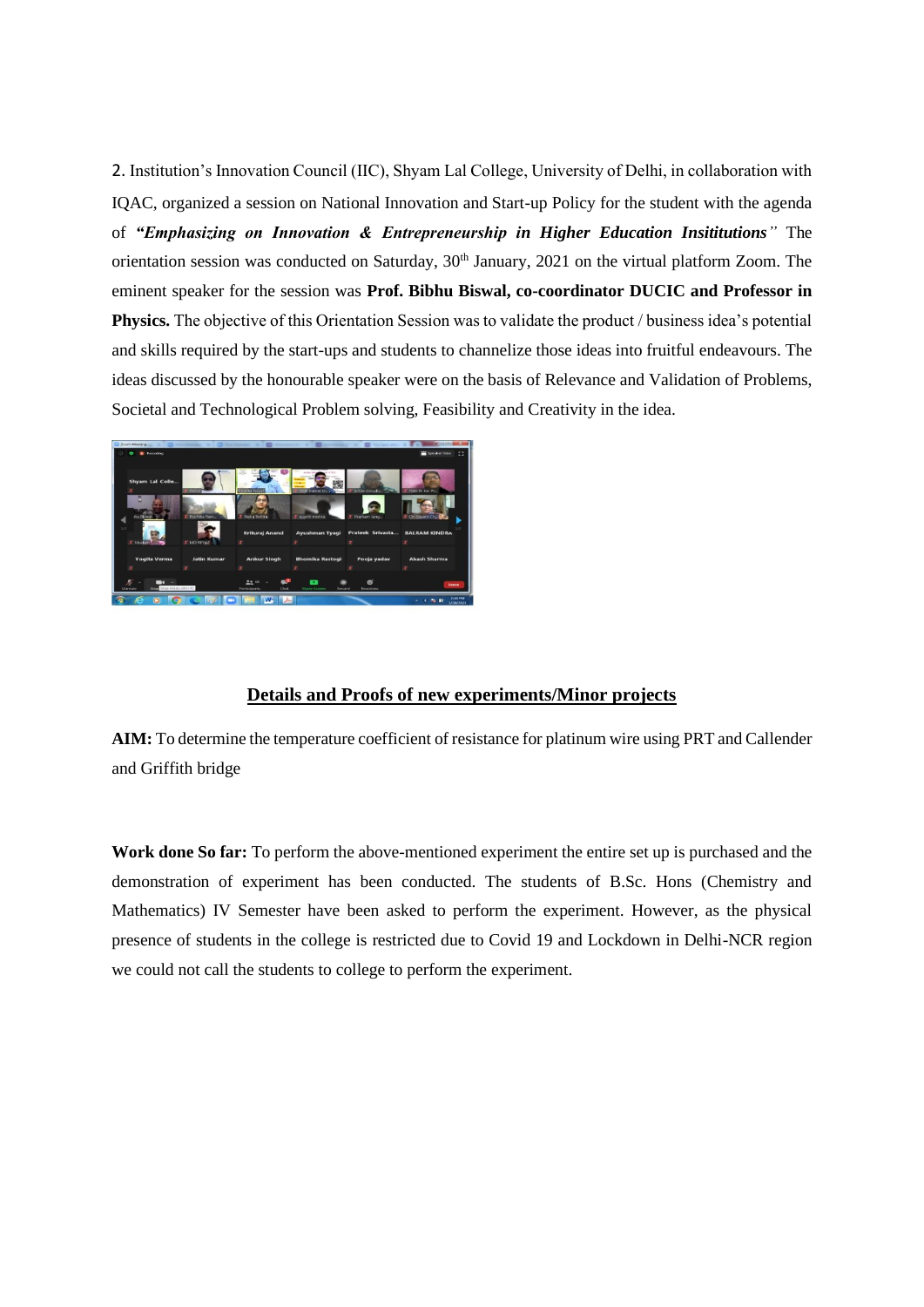

Image of Callender and Griffith bridge purchased

**Plan of Work:** We have planned to perform the

### experiment in two parts

- 1) To calibrate the platinum resistance thermometer by measuring the resistance at ice and steam temperature using Callender and Griffith bridge (Purchased)
- 2) To measure the resistance of platinum wire as a function of temperature using LCR meter (Procurement of this instrument is in process).

### 2. **To compute the bending loss in optical fiber using different types of bending**

- This project involved 6 students from B.Sc.(Prog.) Ist year
- Project has been explained theoretically to students, involved in project
- Experimental set has been demonstrated to the students
- Experimental work has been started by the students on the experimental setup.

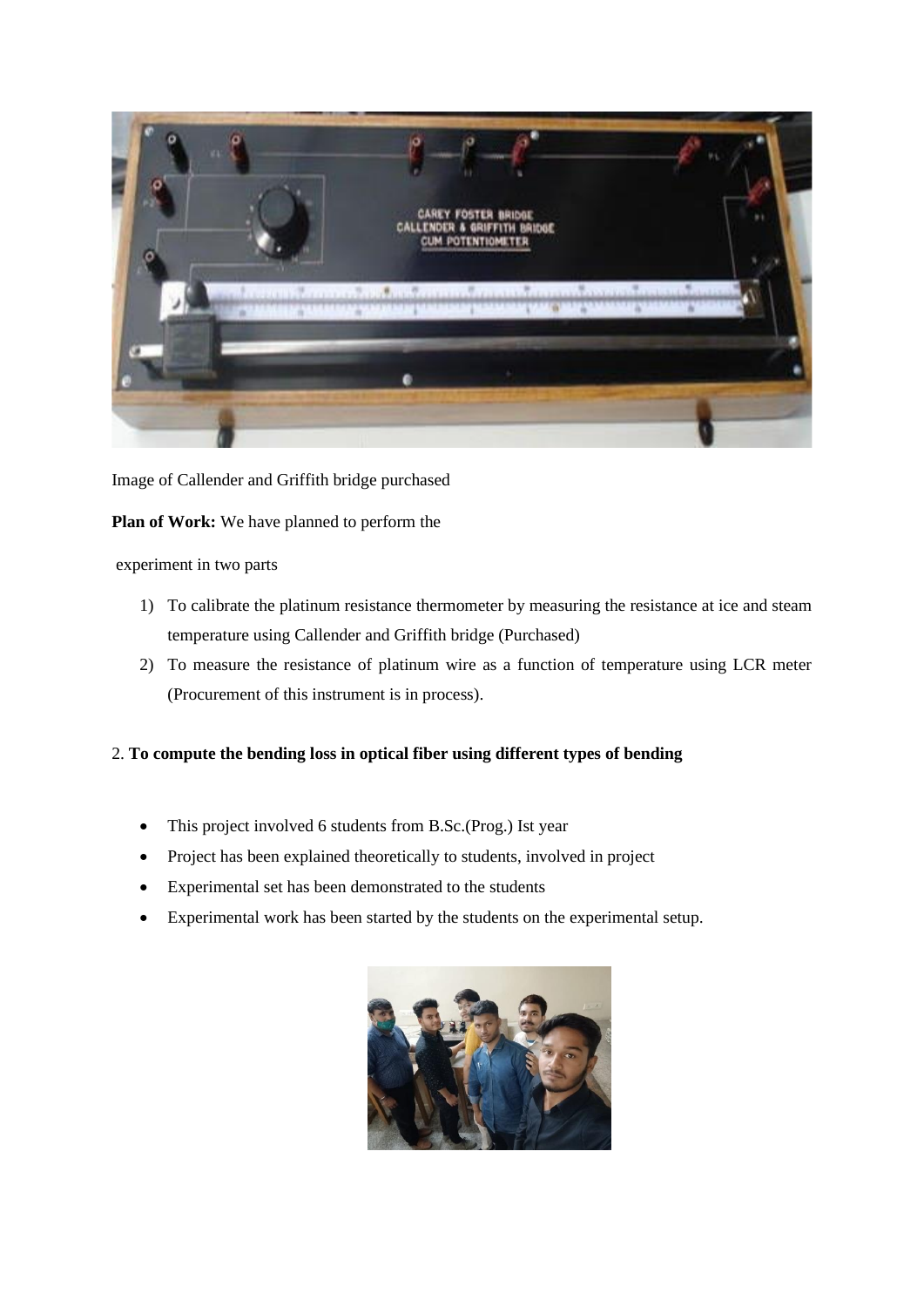# 3. **To determine the wavelength of a monochromatic source of light with the help of Fresnel's Biprism**

- This project involved 6 students from B.Sc.(Prog.) Ist year
- Required apparatus for the project has been purchased.
- Experimental set up has been demonstrated with the required result and it is ready to start.



# 4. **Calculations of energy levels, oscillator strength and transition probability for He-like ions**

In this project, one electron and two electron systems were studied using quantum mechanics.

We have run the program for the calculation of energy levels, lifetimes, transition probability, oscillator strength, line strength and transition wavelength of He-like ions and also done analysis of calculated results.

| $Cen - 7$                                                                                                                                                  | <b>CALCADUT</b><br>«Delettypisco» |  |
|------------------------------------------------------------------------------------------------------------------------------------------------------------|-----------------------------------|--|
| 771 Summary of contributions to energy levels in Ryd.                                                                                                      |                                   |  |
| 773<br>CSF pero-order Breit QCD total<br><b>Large L</b><br>TT4                                                                                             |                                   |  |
| TT5<br>1 0 = 1 0.99 (1.43604386-01 0.346-04 2.436-04 (1.43608536631<br>770<br>$3 - 8 - 10$                                                                 |                                   |  |
| $\overline{112}$<br>2 1 6 2 1.00 4.15939432E-00 -6.34E-04 -1.14E-04 4.1400602E+00<br>778<br>3 0 e 3 6.99 4.12481303E=20 -5.23E-04 -1.11E-04 4.12417758E=30 |                                   |  |
| 779<br>1, 0.10<br>780<br>4 0 = 7 1.00 4.3393280Ev00 -4.43E-04 -1.20E-04 4.33874500Ev00                                                                     |                                   |  |
| 741<br>5 1 = 6 8.42 4.3343466E-16 -5.73E-04 -1.26E-04 4.33165136E-00<br>787<br>$5 - 8 - 58$                                                                |                                   |  |
| $783 -$<br>6 2 = 4 1.00 4.111177916-00 -6.256-04 -1.106-04 4.110611206-00<br>114<br>7 1 8 5 8.82 4.475224011-00 -5.500-04 -1.201-04 4.474454471-00         |                                   |  |
| <b>FBS</b><br>0.0.18<br>786<br>8 0 c 12 0.02 1.00030592E=01 -6.29E-04 -2.42E-04 1.00027367E=01                                                             |                                   |  |
| 787<br>$11 - 8.58$<br>788<br>9 1 # 10 1.00 1.00037237E=01 -6.15E-04 -2.42E-04 1.00020571E=01                                                               |                                   |  |
| 10 2 e 0.6.82 1.0003624E+01 -6.35E-04 -2.41E-04 1.00029764E+01<br>796<br>9, 6, 58                                                                          |                                   |  |
| 791<br>11 2 # 9 8.82 1.090582530-01 -6.320-04 -2.420-04 1.090495310-01<br>792<br>$0 - 0.50$                                                                |                                   |  |
| 793<br>12 0 = 11 0.82 1.10823782E=01 -5.93E-04 -2.41E-04 1.10415431E=01<br>794<br>12.8.58<br>795                                                           |                                   |  |
| 796 Summary of contributions to energy levels in a.u.<br>797                                                                                               |                                   |  |
| 798<br>CSF pero-order Breit QED total<br>lovel                                                                                                             |                                   |  |
| 800<br>1 0 # 1 8.99 -7.18247151E=00 1.176-04 1.21E-04 -7.18203371E=00<br>801<br>$3 - 8 - 10$                                                               |                                   |  |
| 502<br>2 1 e 2 1.00 2.475197148-00 -3.178-04 -5.098-05 2.074823318-00<br>3 0 c 3 0.99 2.102400348-00 -2.018-04 -5.018-05 2.102008716-00                    |                                   |  |
| 503<br>504<br>1, 8, 16<br>865<br>4 0 0 7 1.66 2.10060401E400 -2.31E-04 -6.02E-05 2.10037250E400                                                            |                                   |  |
| 500<br>5 1 0 6 8.82 2.10907233E=00 -2.87E-04 -4.01E-05 2.1093255EE+00<br>5-8.58                                                                            |                                   |  |
| 808<br>509<br>510<br>6 2 8 4 1.00 2.16988998400 -3.126-04 -6.000-05 2.169316640409<br>7 1 8 5 8.82 2.23761241E=00 -3.25E=04 -6.01E-05 2.23722724E=00       |                                   |  |
| 6.8.58<br>811<br>8 0 = 12 0.82 5.40182350E=00 -3.09E-04 -1.21E-04 5.40139931E=00                                                                           |                                   |  |
| 512<br>$11 - 8 - 58$<br>813<br>9 1 c 10 1.00 5.40180187E=00 -1.07E-04 -1.21E-04 5.40140357E=00                                                             |                                   |  |
| 814<br>10 2 0 8 6.62 5.48192638Ev10 -3.176-04 -1.216-04 5.40148822Ev30<br>815<br>9, 8, 58                                                                  |                                   |  |
| 810<br>11 2 8 9 8.02 5.452912050400 -3.500-04 -1.210-04 5.452475900+00<br>$0 - 0.50$                                                                       |                                   |  |
| 518<br>12 0 e 11 0.82 5.131189080-00 -2.970-04 -1.215-04 5.53677101Ee00<br>829<br>826<br>12 8.58                                                           |                                   |  |
|                                                                                                                                                            |                                   |  |

Figure 1. Energies of first 12 states of He-like Li ion.

**5. Synthesis and electrochemical properties of nickel–manganese sulphur for supercapacitor application**.